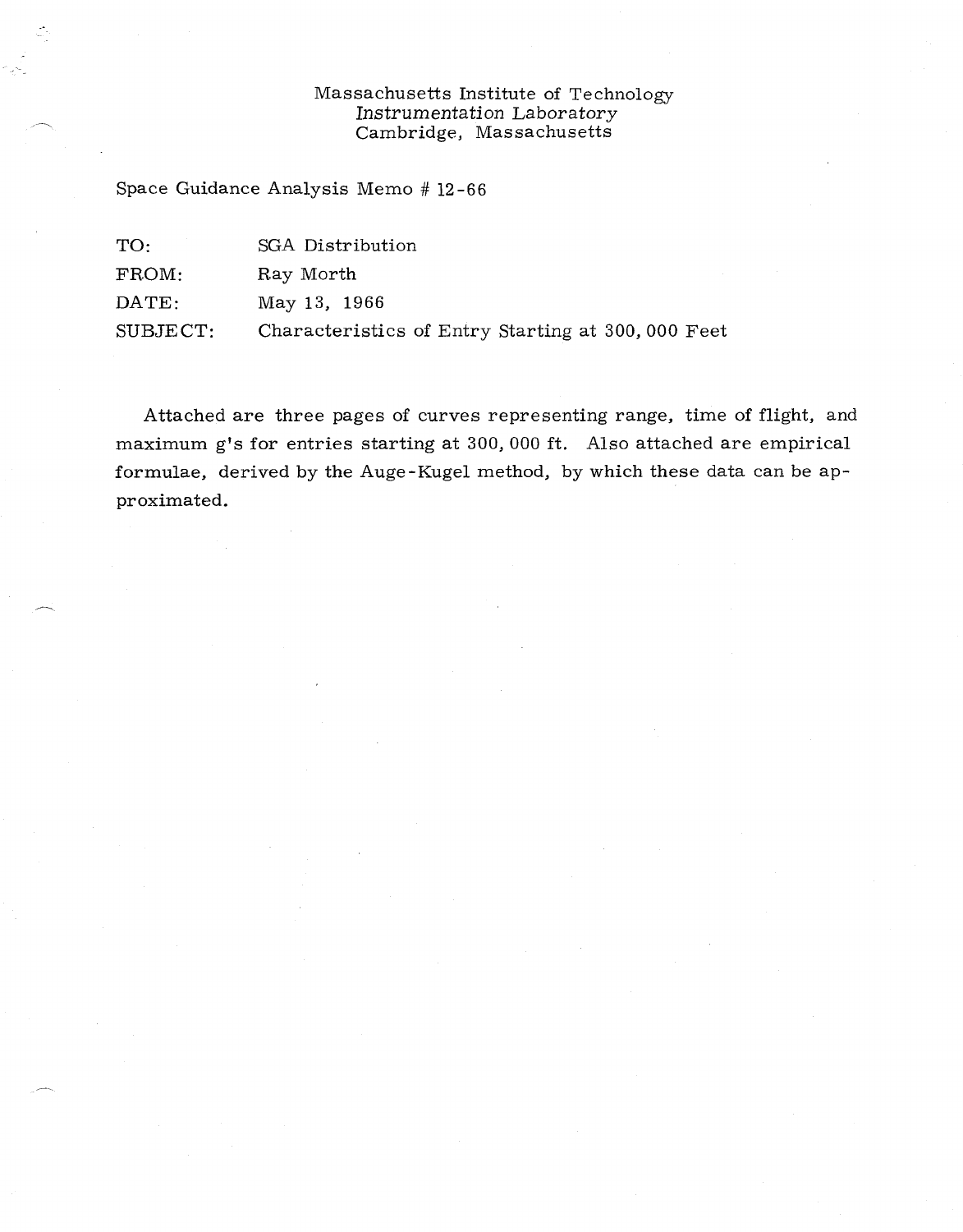

ENTRY RANGE Fig. 1

2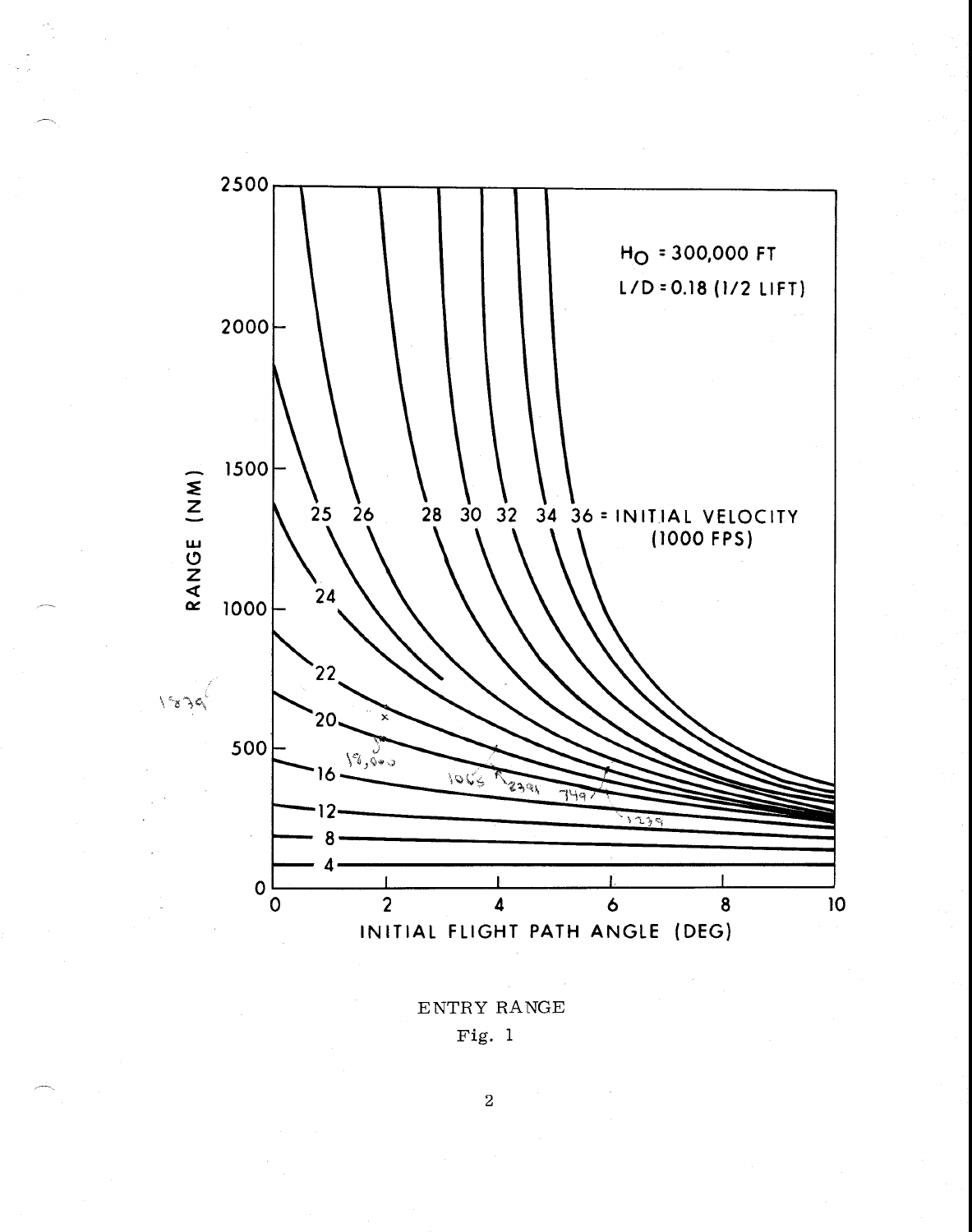

TIME OF FLIGHT Fig. 2

 $\overline{3}$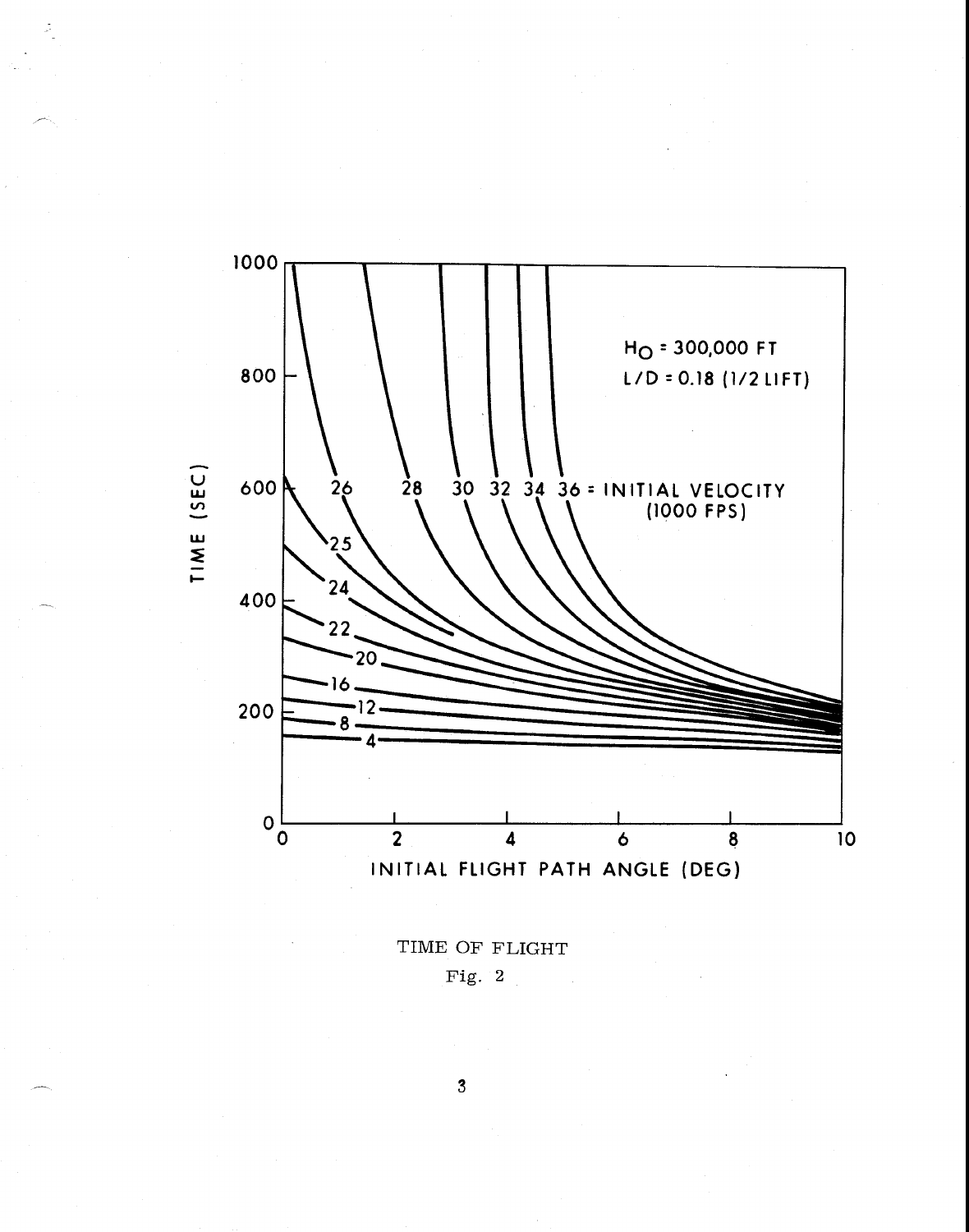

## MAXIMUM G CONTOURS

Fig. 3